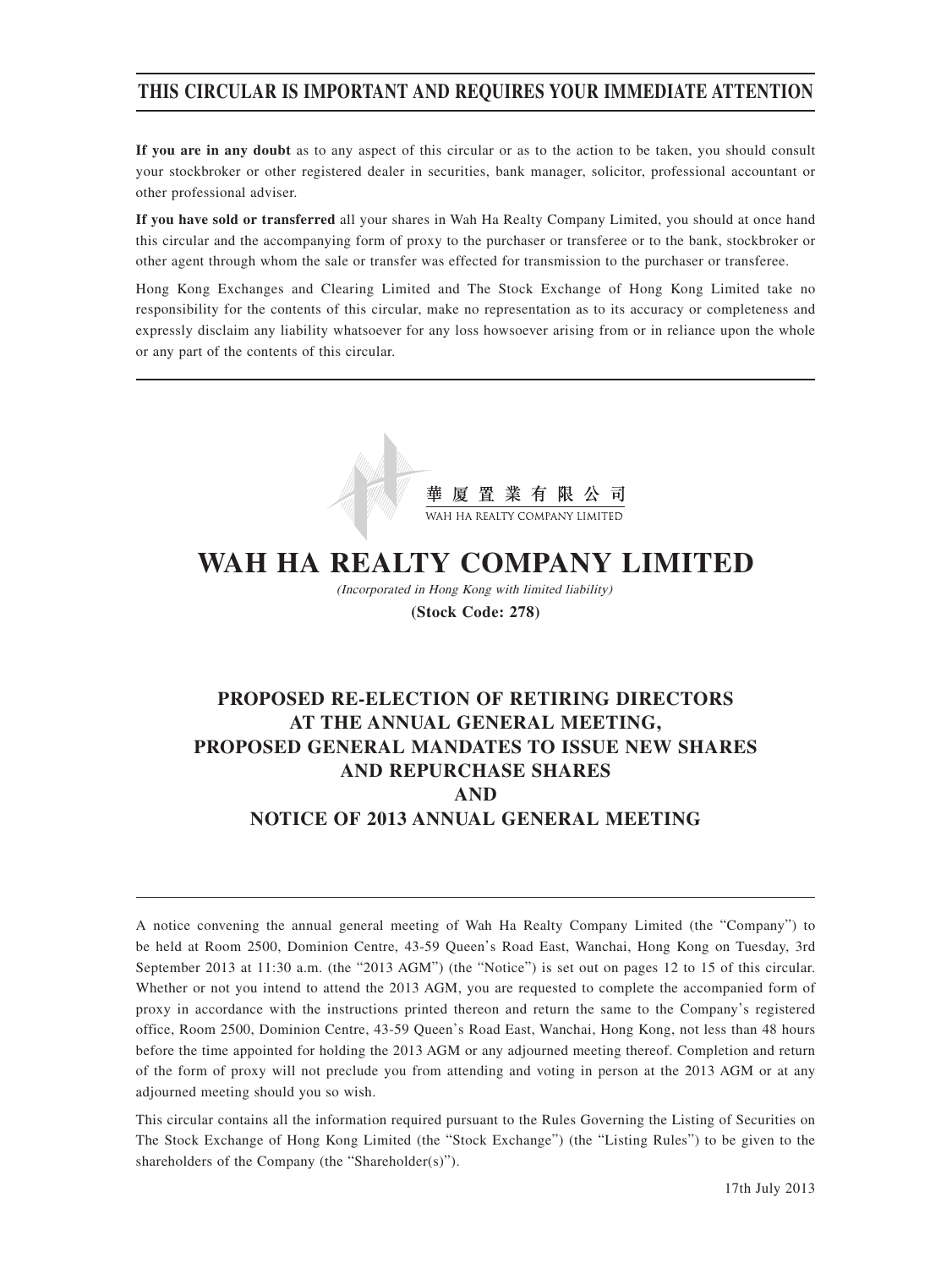## **CONTENTS**

## Page

## **LETTER FROM THE CHAIRMAN**

|                                                    | $\overline{3}$ |
|----------------------------------------------------|----------------|
|                                                    |                |
|                                                    |                |
|                                                    |                |
| APPENDIX I - DETAILS OF RETIRING DIRECTORS SEEKING |                |
|                                                    | 9              |
|                                                    | 12             |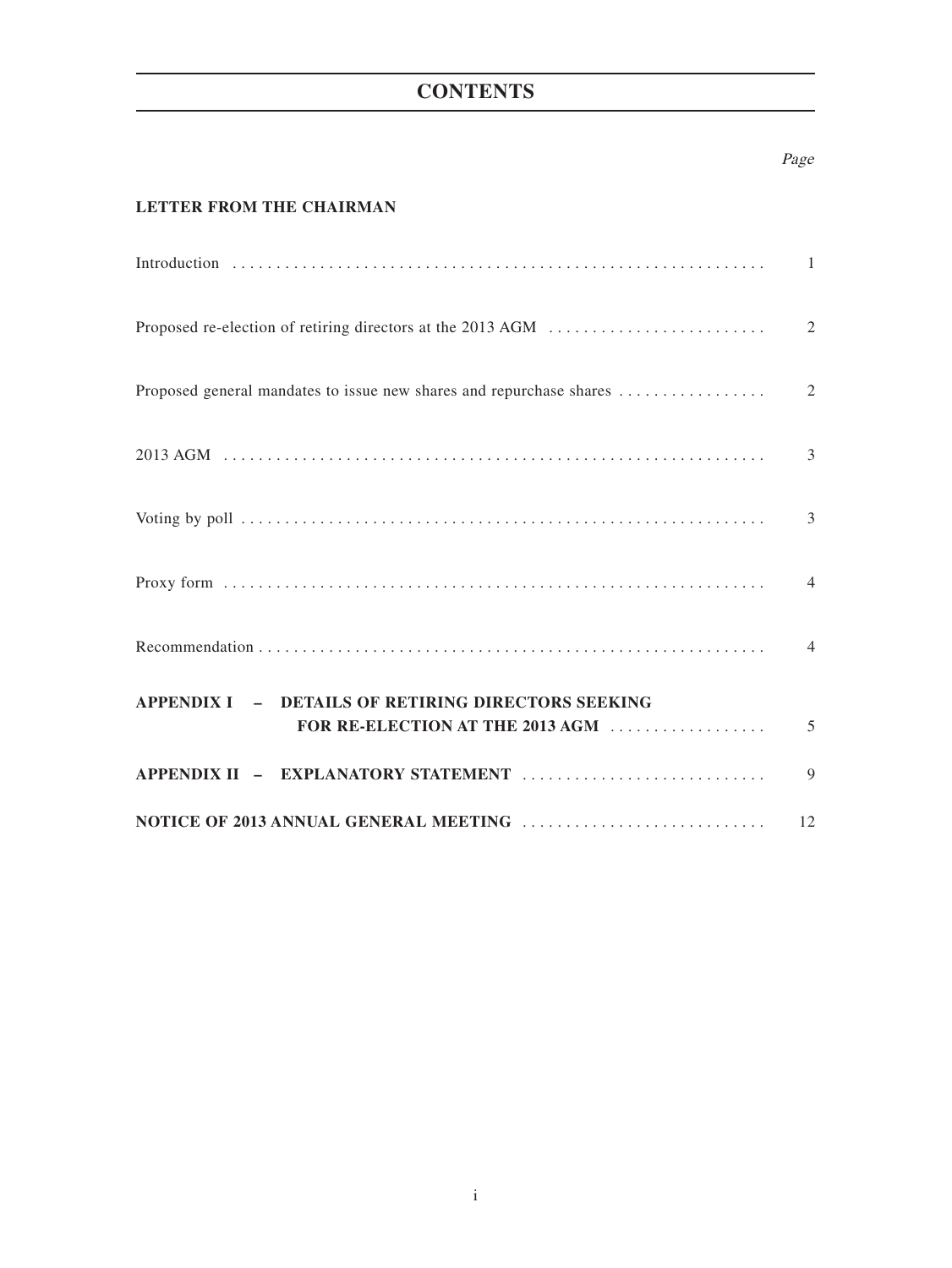

# **WAH HA REALTY COMPANY LIMITED**

(Incorporated in Hong Kong with limited liability)

**(Stock Code: 278)**

Executive Directors: Mr. Cheung Kee Wee (Chairman) Mr. Cheung Lin Wee Mr. Cheung Ying Wai, Eric

Registered Office: Room 2500, Dominion Centre, 43-59 Queen's Road East, Wanchai, Hong Kong

Non-executive Directors: Mr. John Ho Mr. Ng Kwok Tung

Independent Non-executive Directors: Mr. Lam Hon Keung, Keith Mr. Chan Woon Kong Mr. Soo Hung Leung, Lincoln

Dear Shareholder(s),

## **PROPOSED RE-ELECTION OF RETIRING DIRECTORS AT THE ANNUAL GENERAL MEETING, PROPOSED GENERAL MANDATES TO ISSUE NEW SHARES AND REPURCHASE SHARES AND NOTICE OF 2013 ANNUAL GENERAL MEETING**

#### **INTRODUCTION**

The purpose of this circular is to provide you with information regarding the ordinary resolutions to be proposed at the 2013 AGM relating to (i) the proposed re-election of directors of the Company (the "Directors") who are due to retire at the 2013 AGM and (ii) the granting of general mandates to the board of Directors (the "Board") for the issue and repurchase of the fully-paid up ordinary shares of  $HK$0.65$  each of the Company (the "Share(s)"); and to give you the Notice at which the ordinary resolutions as set out in the Notice will be proposed.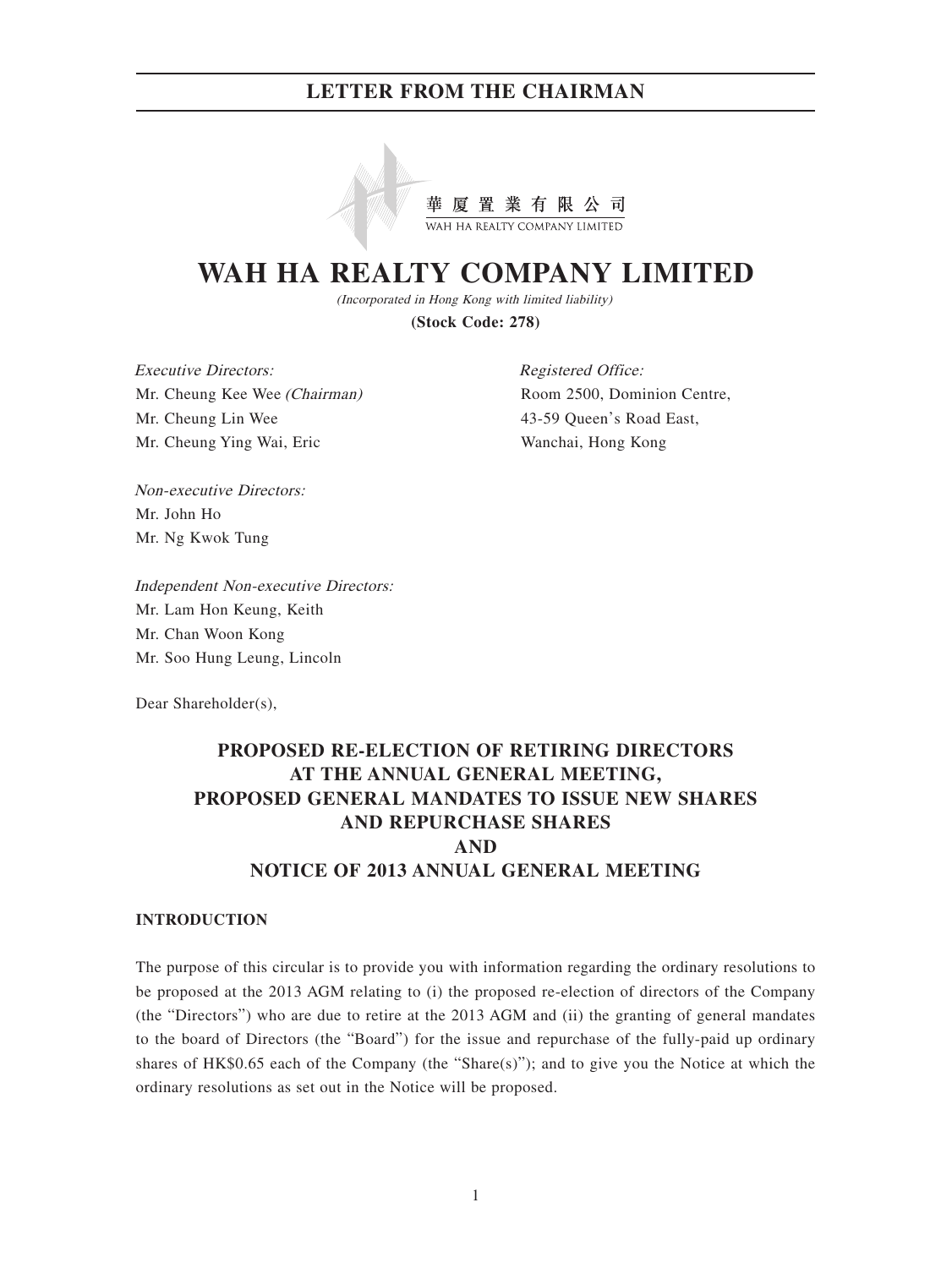#### **PROPOSED RE-ELECTION OF RETIRING DIRECTORS AT THE 2013 AGM**

In accordance with Article 103(A) of the Company's Articles of Association, Mr. Cheung Kee Wee, Mr. John Ho and Mr. Lam Hon Keung, Keith will retire by rotation at the 2013 AGM and they, being eligible, offer themselves for re-election.

Mr. Lam Hon Keung, Keith, being an Independent Non-executive Director of the Company eligible for re-election at the 2013 AGM, has furnished an annual confirmation of independence to the Company pursuant to Rule 3.13 of the Listing Rules. Mr. Lam has served as an Independent Nonexecutive Director of the Company for more than 9 years and will be re-elected at the 2013 AGM subject to a separate resolution to be approved by the Shareholders. The Company is of the view that Mr. Lam meets the independence guidelines as set out in Rule 3.13 of the Listing Rules and is independent in accordance with the terms of the guidelines.

Details of the above Directors which are required to be disclosed under the Listing Rules are set out in **APPENDIX I** to this circular.

## **PROPOSED GENERAL MANDATES TO ISSUE NEW SHARES AND REPURCHASE SHARES**

At the annual general meeting of the Company held on Wednesday, 5th September 2012, general mandates were given to the Board to exercise the power of the Company to issue and repurchase Shares. Such general mandates will lapse at the conclusion of the 2013 AGM unless they are renewed at that meeting. It is therefore proposed to seek for your approval of the ordinary resolutions to be proposed at the 2013 AGM to give fresh general mandates to the Board to exercise the powers of the Company to issue new Shares and repurchase Shares.

#### **Proposed General Mandate to issue new Shares**

At the 2013 AGM, resolution no. 5(B) as set out in the Notice ("Resolution 5(B)") will be proposed as an ordinary resolution to grant a general and unconditional mandate to the Board to allot, issue and deal with new Shares representing up to 20% of the aggregate nominal amount of the share capital of the Company in issue at the date of passing the resolution (the "Issue Mandate"). As at 17th July 2013, being the latest practicable date prior to the printing of this circular (the "Latest Practicable Date"), the issued share capital of the Company comprised 120,960,000 Shares. On the basis that no further Shares are issued or repurchased from the Latest Practicable Date up to the date of the 2013 AGM, the Company will be allowed under the Issue Mandate to issue a maximum of 24,192,000 Shares. In addition, subject to the passing of resolution no. 5(A) as set out in the Notice ("Resolution  $5(A)$ "), resolution no.  $5(C)$  as set out in the Notice ("Resolution  $5(C)$ ") will be proposed as an ordinary resolution to extend the authority of the Board to allot, issue and deal with additional Shares representing the number of Shares repurchased under the Repurchase Mandate as hereinafter mentioned.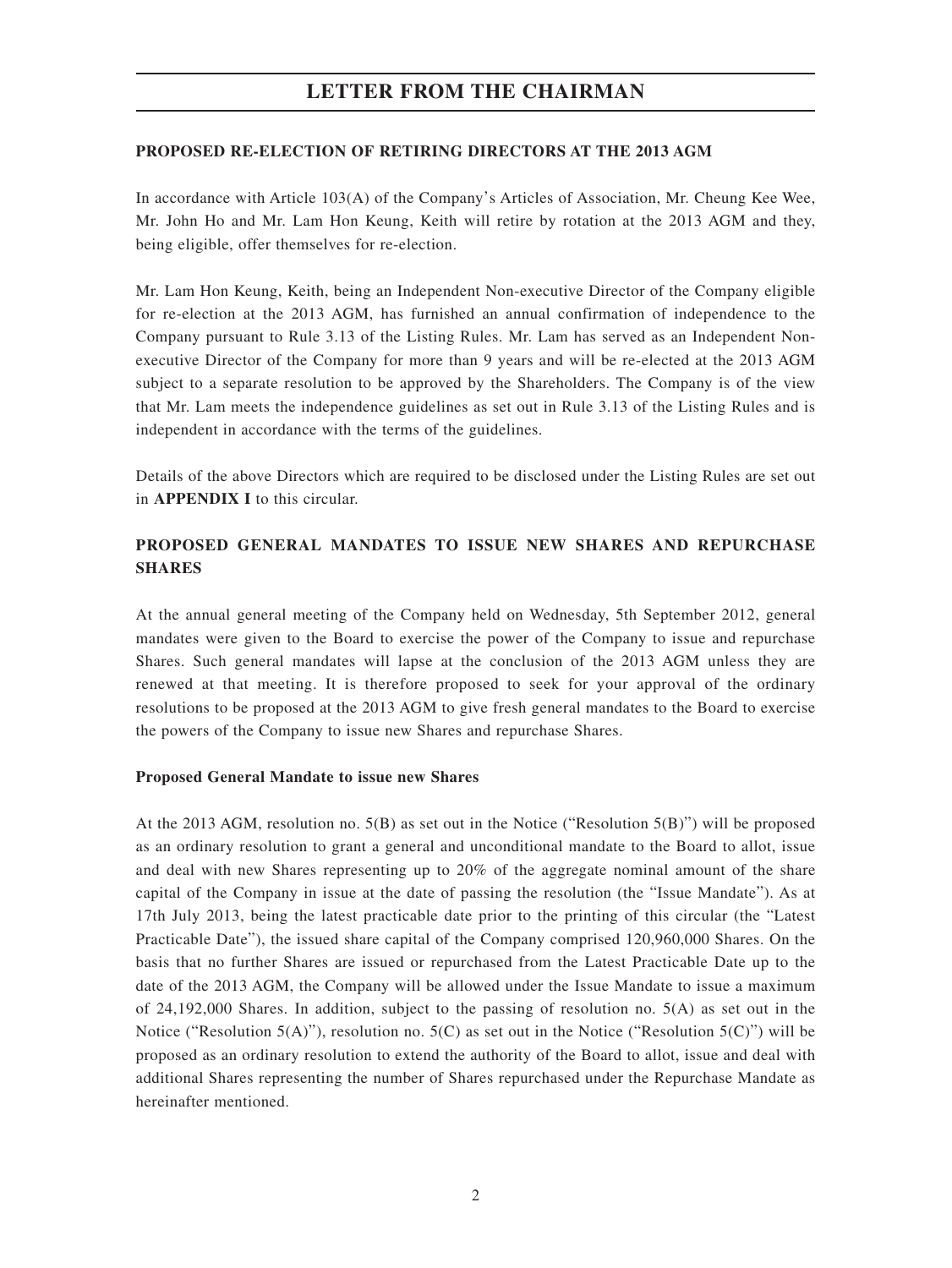The Board wishes to state that they have no present intention to allot, issue or deal with any new Shares. Approval is being sought from the Shareholders as a general mandate for the purposes of Section 57B of the Hong Kong Companies Ordinance and the Listing Rules.

#### **Proposed General Mandate to repurchase Shares**

At the 2013 AGM, Resolution 5(A) will be proposed as an ordinary resolution pursuant to which the Board will be granted a general and unconditional mandate to exercise all the powers of the Company to repurchase issued and fully-paid up Shares on the Stock Exchange not exceeding 10 per cent of the aggregate nominal amount of the issued share capital of the Company at the date of passing the resolution (the "Repurchase Mandate") subject to the criteria set out in the resolution.

Shareholders should note that the authority relates only to repurchases made on the Stock Exchange or otherwise in accordance with the Listing Rules. In addition, Shareholders should also note that the general mandate will continue in force until the earliest of (i) the conclusion of the next annual general meeting of the Company; (ii) the expiration of the period within which the next annual general meeting of the Company is required by the Company's Articles of Association or by the laws of the Hong Kong Special Administrative Region (the "HKSAR") to be held; and (iii) the date on which such authority is revoked or varied by an ordinary resolution of the Shareholders in general meeting.

An explanatory statement, as required by the relevant rules as set out in the Listing Rules to regulate the repurchase by companies with primary listings on the Stock Exchange of their own securities on the Stock Exchange, to provide requisite information to you for your consideration of the proposed Repurchase Mandate is set out in **APPENDIX II** to this circular.

#### **2013 AGM**

The Notice is set out on pages 12 to 15 of this circular.

An announcement will be made by the Company following the conclusion of the 2013 AGM to inform you of the poll results of the 2013 AGM.

#### **VOTING BY POLL**

Pursuant to the Listing Rules, any vote of the shareholders at a general meeting must be taken by poll. The Chairman of the 2013 AGM will therefore put each of the resolutions to be proposed at the meeting to be voted by way of a poll pursuant to Article 74 of the Company's Articles of Association.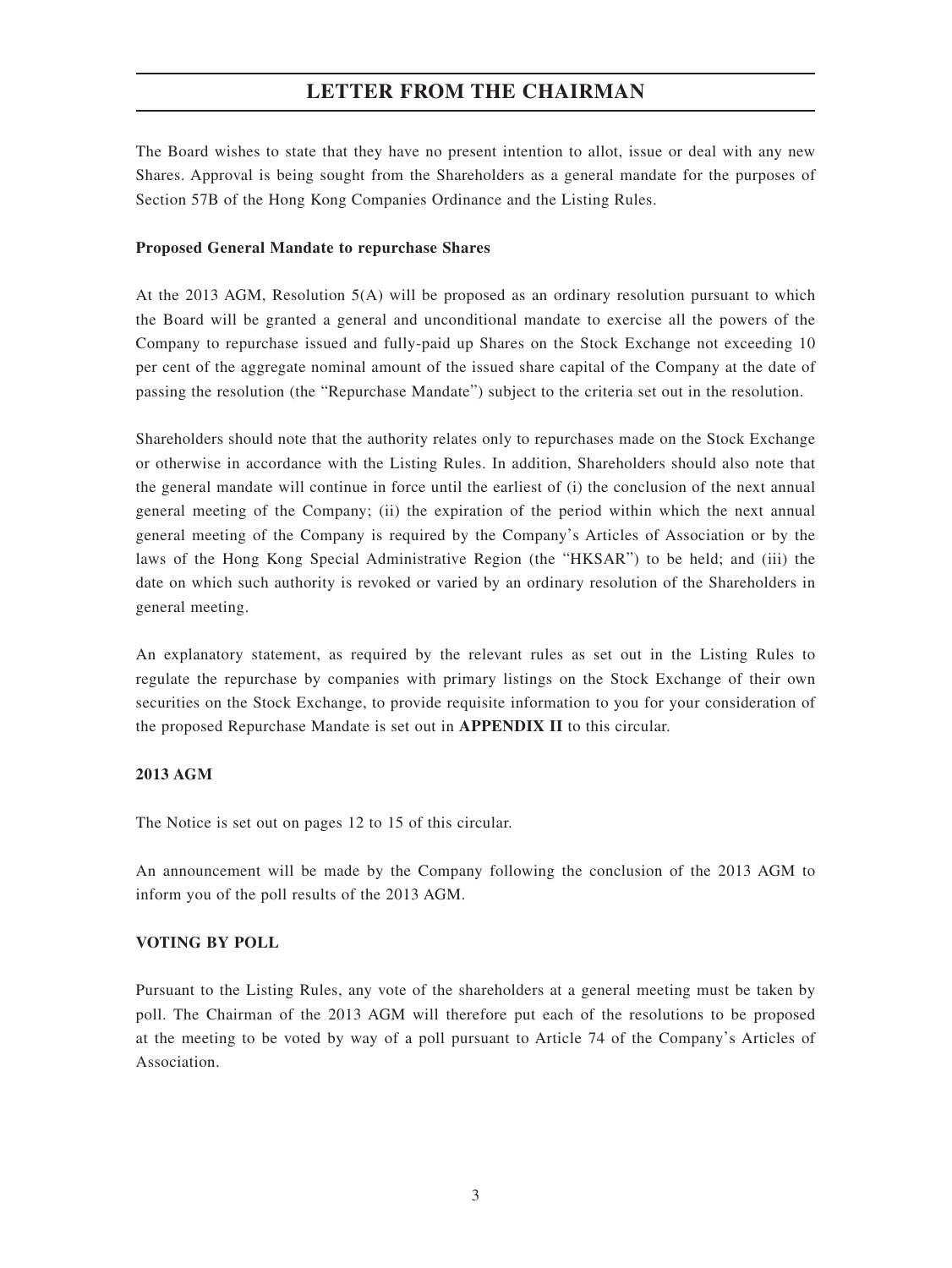### **PROXY FORM**

Proxy form for use at the 2013 AGM is enclosed herewith. The proxy form can also be downloaded from the Company's website at www.wahha.com under "Investor Relations". Whether or not you are able to attend the 2013 AGM, you are requested to complete, sign and return the enclosed proxy form in accordance with the instructions printed thereon to the Company's registered office at Room 2500, Dominion Centre, 43-59 Queen's Road East, Wanchai, Hong Kong as soon as possible and in any event not less than 48 hours before the time appointed for the holding of the 2013 AGM or any adjournment thereof. Completion and return of the proxy forms will not preclude you from attending and voting at the 2013 AGM or any adjournment thereof should you so wish.

#### **RECOMMENDATION**

The Board is of the opinion that the ordinary resolutions in relation to the re-election of the retiring Directors and general mandates for the issue and repurchase of the Shares as set out in the Notice are all in the best interests of the Company and the Shareholders. Accordingly, the Board recommends you to vote in favour of all the resolutions to be proposed at the 2013 AGM.

Yours faithfully, **Cheung Kee Wee** Chairman

Hong Kong, 17th July 2013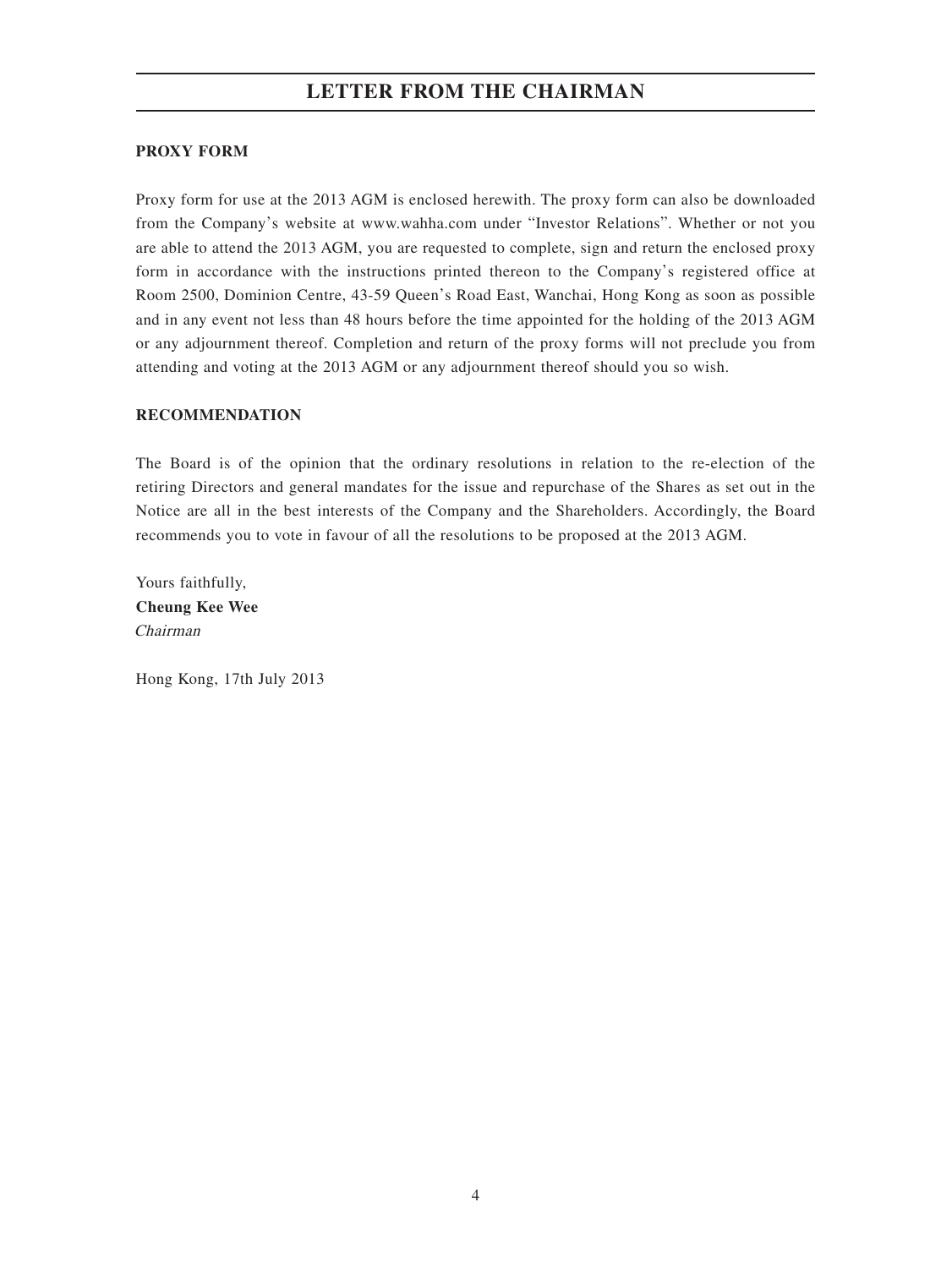In accordance with Article 103(A) of the Articles of Association of the Company, Mr. Cheung Kee Wee, Mr. John Ho and Mr. Lam Hon Keung, Keith will retire from office and they, being eligible, will offer themselves for re-election at the 2013 AGM. Their details are as follows:

**Mr. Cheung Kee Wee**, aged 61, joined the Group, was appointed an Executive Director of the Company in 1976 and was elected Chairman of the Company in 2000. He was also elected Chairman of the Nomination Committee of the Company in 2012. Mr. Cheung holds a Bachelor Degree in Business Administration. He has over 35 years' experience in the property and building construction industry in Hong Kong and is now mainly responsible for the management and supervision of the Group's property portfolio. Mr. Cheung did not hold any directorships in any other listed companies in the last three years.

Mr. Cheung is the spouse of Madam Kung So Ha, Anne, the son of Madam Chin Lan Hong, the brother-in-law of Madam Wu Suet Yi, Rita and Madam Hoh Kwok Hing, Corinne, the 25% beneficial owner of Biochoice Limited and Humphrey Group Limited respectively, all the aforesaid persons or corporations are the substantial shareholders of the Company. He is also the brother of Mr. Cheung Lin Wee and Mr. Cheung Ying Wai, Eric, Executive Directors and substantial shareholders of the Company. Save as disclosed herein, Mr. Cheung does not have any relationship with any other Directors, senior management, substantial shareholders or controlling shareholders of the Company. Mr. Cheung is a director in each of the subsidiaries of the Company. As at the Latest Practicable Date, the interests of Mr. Cheung in the Shares which are required to be disclosed pursuant to Part XV of the Securities and Futures Ordinance ("SFO") were as follows:

| % of issued   | Corporate  |                     |
|---------------|------------|---------------------|
| share capital | Total      | <i>interests</i>    |
| 12.52         | 15,150,160 | $15,150,160$ (Note) |

Note: These shares were held by Biochoice Limited (in which Mr. Cheung Kee Wee and his spouse in aggregate owned 50% interest) through its wholly owned subsidiary, Humphrey Group Limited. Therefore, Mr. Cheung Kee Wee was deemed to be interested in these shares under the SFO.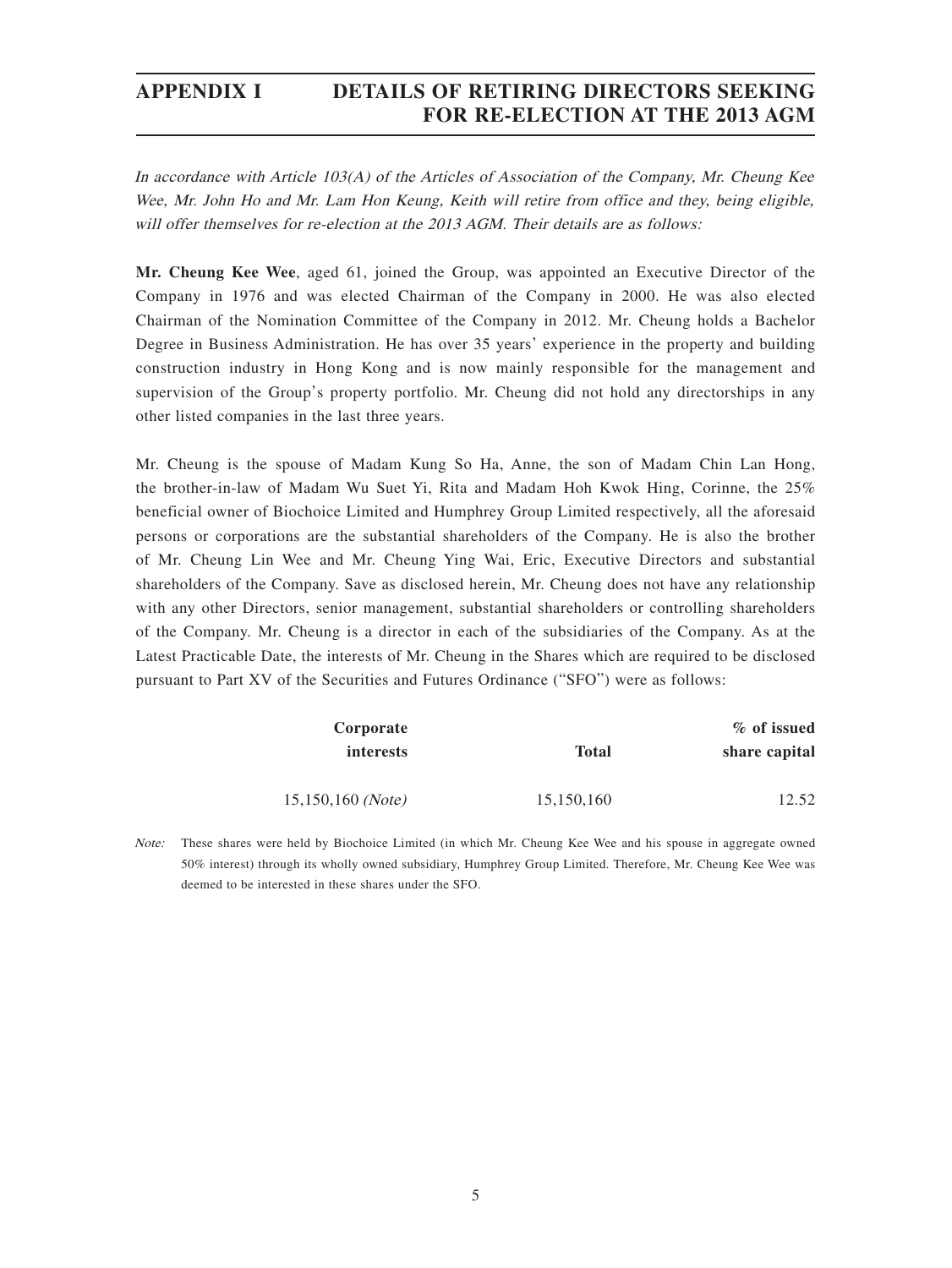Under the service contract entered into between the Company and Mr. Cheung, there is no fixed term of office for Mr. Cheung but he is subject to retirement by rotation and re-election at the annual general meetings of the Company in accordance with the Articles of Association of the Company. The Director's remuneration of Mr. Cheung is determined with reference to the Group's performance and profitability as well as the prevailing remuneration benchmark in the industry. For the year ended 31st March 2013, Mr. Cheung received a Director's fee of HK\$80,000 and an annual salaries and allowances of HK\$300,000. Apart from these, he was not entitled to any additional emoluments in his capacity as the respective Chairmen of the Board and the Nomination Committee or as an Executive Director of the Company. For the year ending 31st March 2014, the Director's fee and the annual salaries and allowances of Mr. Cheung as an Executive Director of the Company under his letter of appointment are HK\$80,000 and HK\$300,000 respectively (subject to the approval of the Shareholders at the 2013 AGM).

Save as disclosed above, there are no any other matters concerning Mr. Cheung that need to be brought to the attention of the Shareholders nor is there any other information that needs to be disclosed pursuant to the requirements of Rule 13.51(2) of the Listing Rules.

**Mr. John Ho**, aged 67, was appointed an Independent Non-executive Director of the Company in 1994 and was re-designated as a Non-executive Director of the Company in 2004. He was also appointed a member of the Audit Committee and the Remuneration Committee of the Company in 1998 and 2005 respectively. Mr. Ho holds a Bachelor of Laws degree from the University of London and has over 40 years' legal experience. He is a practicing solicitor in Hong Kong and a partner of Messrs John Ho & Tsui which currently renders professional services not relating to listing matters to certain private companies in which all the Executive Directors of the Company have interests as directors and/or beneficial shareholders. Mr. Ho is currently an independent nonexecutive director of Wong's Kong King International (Holdings) Limited. He is the CEO and an executive director of China Western Investments PLC., a London listed company which was delisted on 6th July 2011. Save as disclosed herein, Mr. Ho did not hold any directorships in any other listed public companies in the last three years.

Mr. Ho does not have any relationship with any Directors, senior management, substantial shareholders or controlling shareholders of the Company. Mr. Ho does not hold any position in other members of the Group. As at the Latest Practicable Date, Mr. Ho does not have any interest in the Shares which is required to be disclosed pursuant to Part XV of the SFO.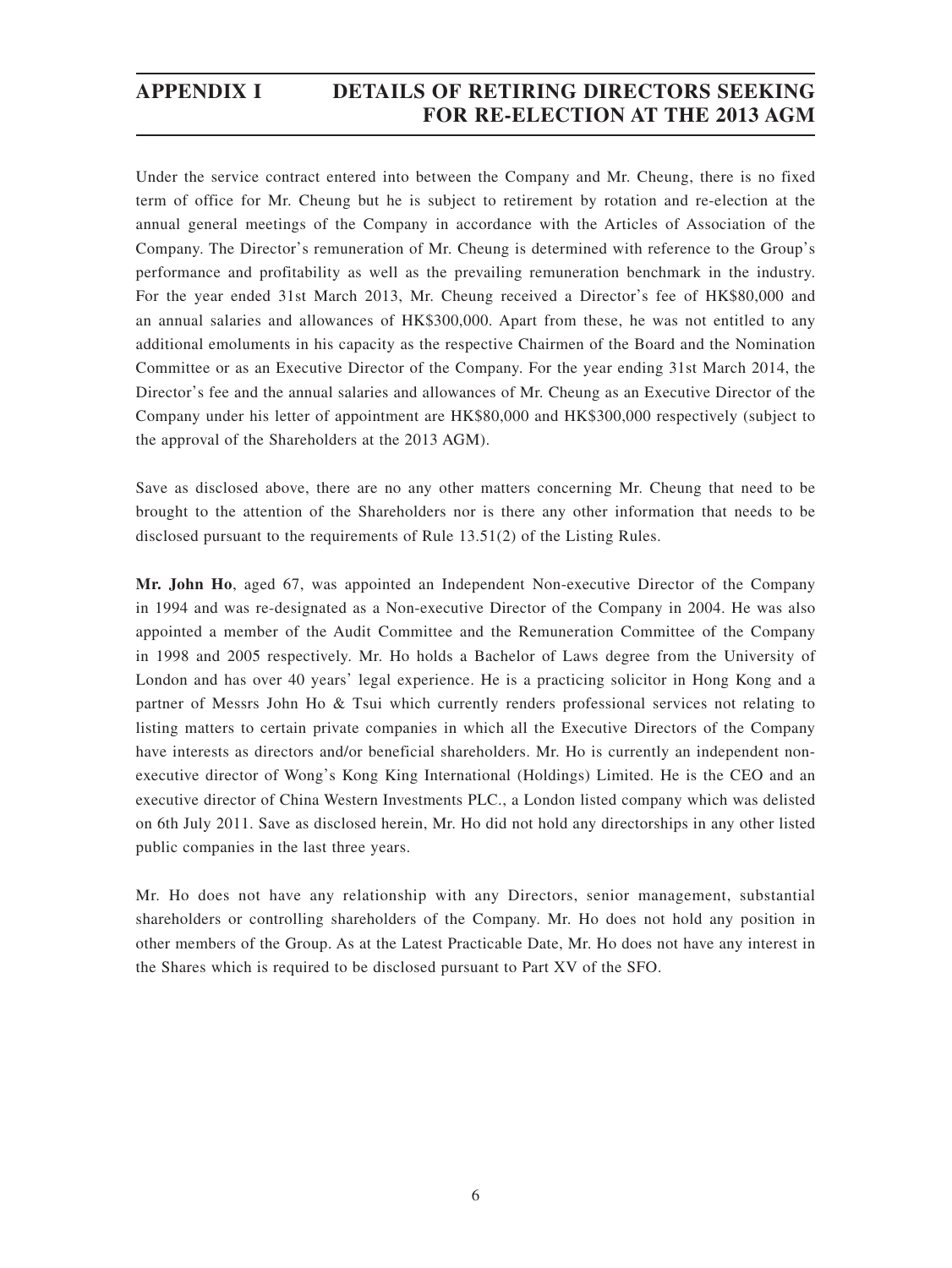Mr. Ho has not entered into any service contract with the Company other than a letter of appointment as a Non-executive Director of the Company, pursuant to which there is no fixed term of office for Mr. Ho but he is subject to retirement by rotation and re-election at the annual general meetings of the Company in accordance with the Articles of Association of the Company. The Director's remuneration of Mr. Ho is determined with reference to the Group's performance and profitability as well as the prevailing remuneration benchmark in the industry. For the year ended 31st March 2013, Mr. Ho received a Director's fee of HK\$80,000 and he was not entitled to any additional emoluments in his capacity as a Non-executive Director or a member of the Board Committees of the Company. For the year ending 31st March 2014, the Director's fee of Mr. Ho as a Non-executive Director of the Company under his letter of appointment is HK\$80,000 (subject to the approval of the Shareholders at the 2013 AGM).

Save as disclosed above, there are no any other matters concerning Mr. Ho that need to be brought to the attention of the Shareholders nor is there any other information that needs to be disclosed pursuant to the requirements of Rule 13.51(2) of the Listing Rules.

**Mr. Lam Hon Keung, Keith** O.B.E, J.P., aged 73, was appointed Independent Non-executive Director of the Company in 1993. He was elected Chairman of the Audit Committee of the Company in 1998 and appointed a member of the Remuneration Committee and the Nomination Committee of the Company in 2005 and 2012 respectively. He was a Committee Member of Far East Exchange Limited (1975-86), a Council Member of the Stock Exchange (1987-94), an ex-President of Rotary Club of Hong Kong South (1976-77), an appointed unofficial member of the Legislative Councillor in 1984 and a member of the Social Welfare Advisory Committee (2000-2006). Mr. Lam is active in community and social involvements, he is the Chairman of the Hospital Governing Committee of the Hong Kong Buddhist Hospital and Vice Chairman of the Hong Kong Buddhist Association, etc.. He is also a Fellow of the Hong Kong Institute of Directors, a Fellow of Chartered Management Institute and an independent non-executive director of KFM Kingdom Holdings Limited. Save as disclosed herein, Mr. Lam did not hold any directorships in any other listed public companies in the last three years.

Mr. Lam does not have any relationship with any Directors, senior management, substantial shareholders or controlling shareholders of the Company. Mr. Lam does not hold any position in other members of the Group. As at the Latest Practicable Date, Mr. Lam does not have any interest in the Shares which is required to be disclosed pursuant to Part XV of the SFO.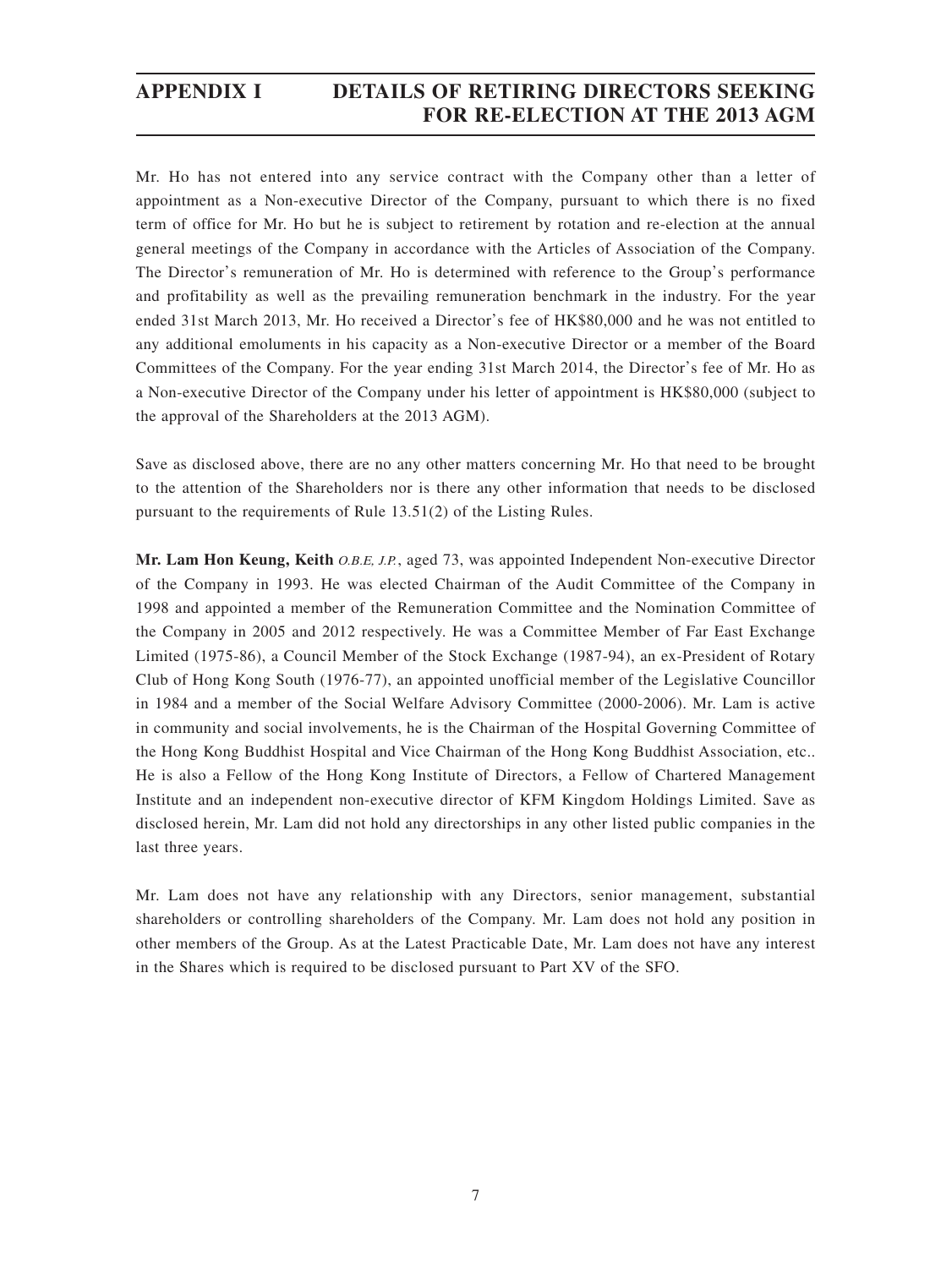Mr. Lam has not entered into any service contract with the Company other than a letter of appointment as an Independent Non-executive Director of the Company, pursuant to which there is no fixed term of office for Mr. Lam but he is subject to retirement by rotation and re-election at the annual general meetings of the Company in accordance with the Articles of Association of the Company. The Director's remuneration of Mr. Lam is determined with reference to the Group's performance and profitability as well as the prevailing remuneration benchmark in the industry. For the year ended 31st March 2013, Mr. Lam received a Director's fee of HK\$80,000 and he was not entitled to any additional emoluments in his capacity as an Independent Non-executive Director, Chairman or member of the Board Committees of the Company. For the year ending 31st March 2014, the Director's fee of Mr. Lam as an Independent Non-executive Director of the Company under his letter of appointment is HK\$80,000 (subject to the approval of the Shareholders at the 2013 AGM).

Save as disclosed above, there are no any other matters concerning Mr. Lam that need to be brought to the attention of the Shareholders nor is there any other information that needs to be disclosed pursuant to the requirements of Rule 13.51(2) of the Listing Rules.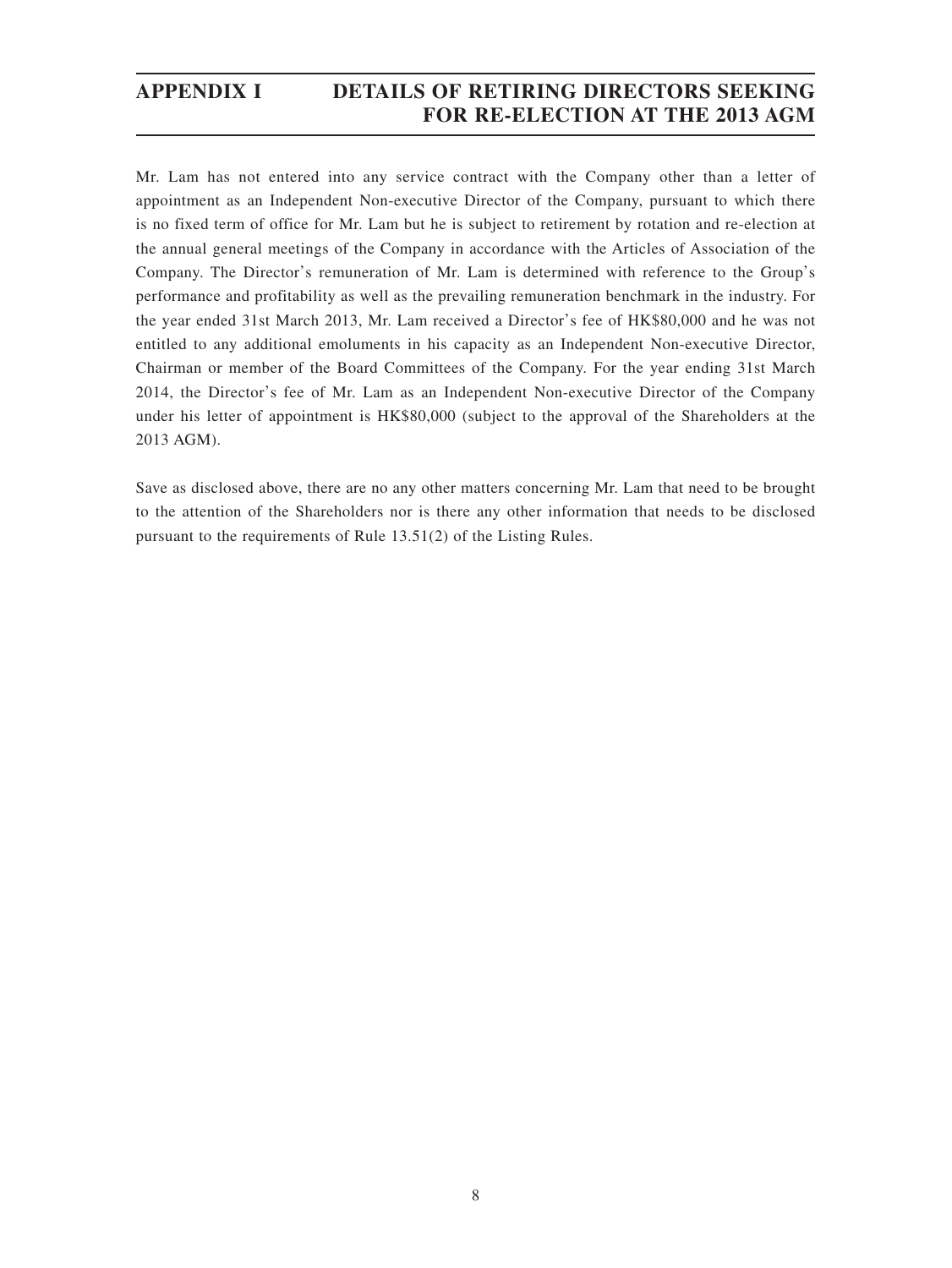This Appendix serves as an explanatory statement which contains all the information required pursuant to the Listing Rules.

#### **1. SHARE CAPITAL**

As at the Latest Practicable Date, the issued share capital of the Company comprised 120,960,000 Shares.

Subject to the passing of Resolution 5(A) approving the Repurchase Mandate and on the basis that no further Shares will be issued or repurchased by the Company prior to the 2013 AGM, the Company will be allowed under the Repurchase Mandate to repurchase a maximum of 12,096,000 fully-paid up Shares, representing 10% of the issued share capital of the Company.

#### **2. REASONS FOR REPURCHASE**

The Board believes that it is in the best interests of the Company and the Shareholders to seek a general authority from the Shareholders to enable the Directors to repurchase Shares in the market. Repurchases of Shares will only be made when the Board believes that such repurchases will benefit the Company and the Shareholders. Such repurchases may, depending on market conditions and funding arrangement at the time, lead to an enhancement of the net asset value and/or earnings per share.

#### **3. SOURCES OF FUNDS**

Repurchases would be financed entirely from the Company's funds legally available for such purpose in accordance with the applicable laws of the HKSAR and the Memorandum and Articles of Association of the Company, being distributable profit of the Company and/or the proceeds of a fresh issue of Shares made for the purpose of the repurchases. It is envisaged that the funds required for any repurchase would be derived from such sources.

#### **4. WORKING CAPITAL OR GEARING**

There might be material adverse impact on the working capital or gearing position of the Company (as compared with the position disclosed in the Company's audited financial statements for the year ended 31st March 2013 contained in the 2013 Annual Report of the Company) in the event that the Repurchase Mandate were to be exercised in full at any time during the proposed repurchase period. However, the Board does not propose to exercise the Repurchase Mandate to such extent as would, in the circumstances, have a material adverse effect on the working capital requirements of the Company or the gearing levels which in the opinion of the Board are from time to time appropriate for the Company, unless circumstances justify the share repurchase.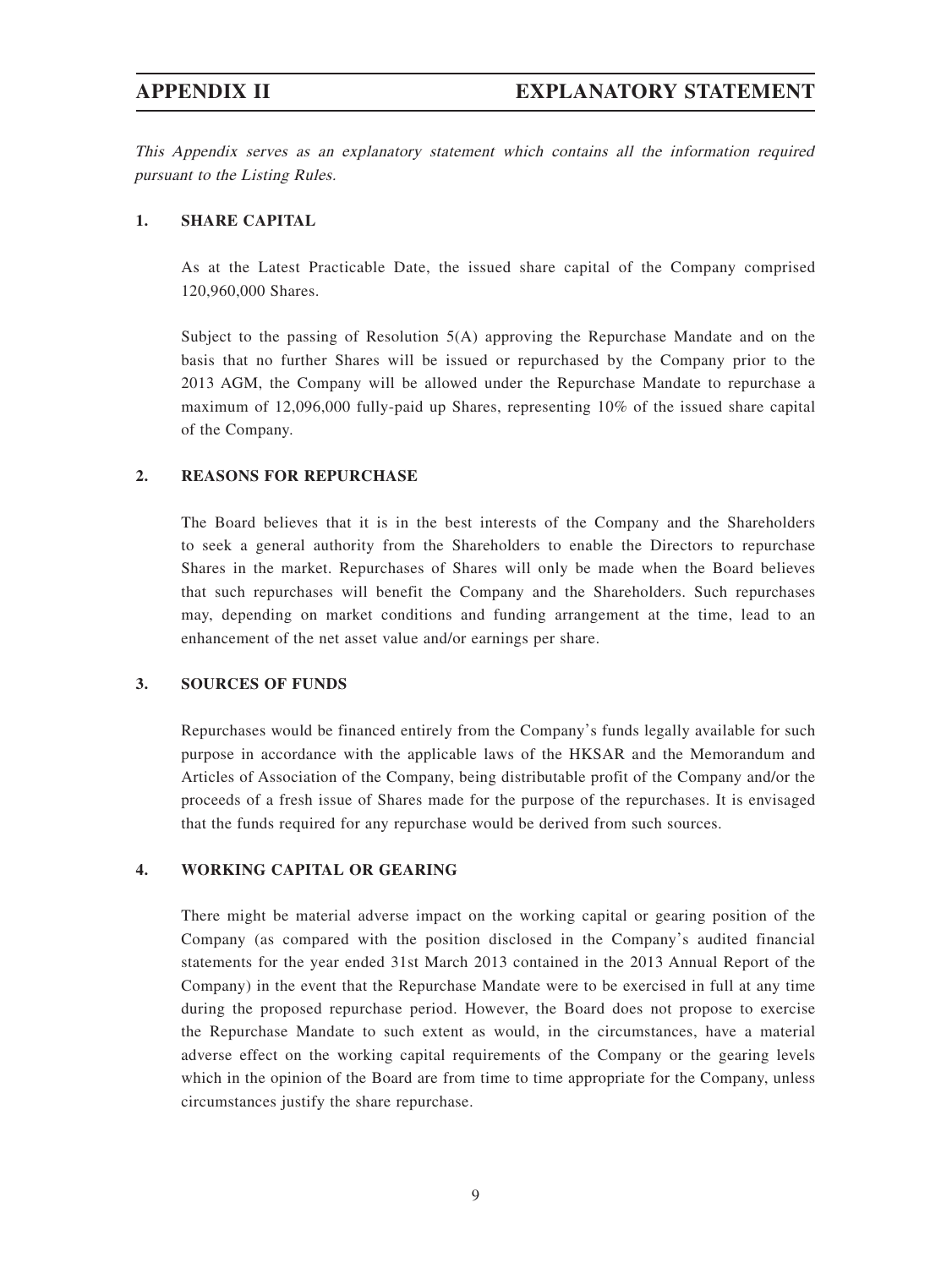#### **5. DIRECTORS AND THEIR ASSOCIATES**

None of the Directors, to the best of their knowledge having made all reasonable enquiries, nor any of their associates (as defined under the Listing Rules), have any present intention to sell any Shares to the Company if the Repurchase Mandate is approved by the Shareholders.

### **6. UNDERTAKING OF THE BOARD**

The Board has undertaken to the Stock Exchange that the Board will exercise the power of the Company to make repurchases of the Shares pursuant to Resolution  $5(A)$  in accordance with the Listing Rules, all applicable laws of the HKSAR and the regulations set out in the Memorandum and Articles of Association of the Company.

#### **7. CONNECTED PERSONS**

No connected persons (as defined in the Listing Rules) of the Company have notified the Company that they have a present intention to sell Shares to the Company, or have undertaken not to do so, in the event that the Company is authorized to make repurchases of Shares.

#### **8. EFFECTS OF TAKEOVERS CODE**

If on the exercise of the power to repurchase Shares pursuant to the Repurchase Mandate, a Shareholder's proportionate interest in the voting rights of the Company increases, such increase will be treated as an acquisition for the purposes of Rule 32 of the Hong Kong Code on Takeovers and Mergers ("Takeovers Code"). Accordingly, a Shareholder or group of Shareholders acting in concert could obtain or consolidate control of the Company and become obliged to make a mandatory offer in accordance with Rules 26 and 32 of the Takeovers Code.

As at the Latest Practicable Date, the substantial Shareholders together with their respective associates were beneficially interested in 75,822,560 Shares, representing approximately 62.68 per cent of the issued share capital of the Company. In the event that the proposed Repurchase Mandate is exercised in full and assuming that no further Shares are issued by the Company, the aggregate interests of the substantial Shareholders together with their respective associates in the Company would be increased to approximately 69.65 per cent of the issued share capital of the Company, resulting in the aggregate amount of the issued share capital of the Company in public hands being reduced to approximately 30.35 per cent. In the opinion of the Board, such increase will not give rise to an obligation to make a mandatory offer under Rules 26 and 32 of the Takeovers Code. The Board has no present intention to exercise the proposed Repurchase Mandate.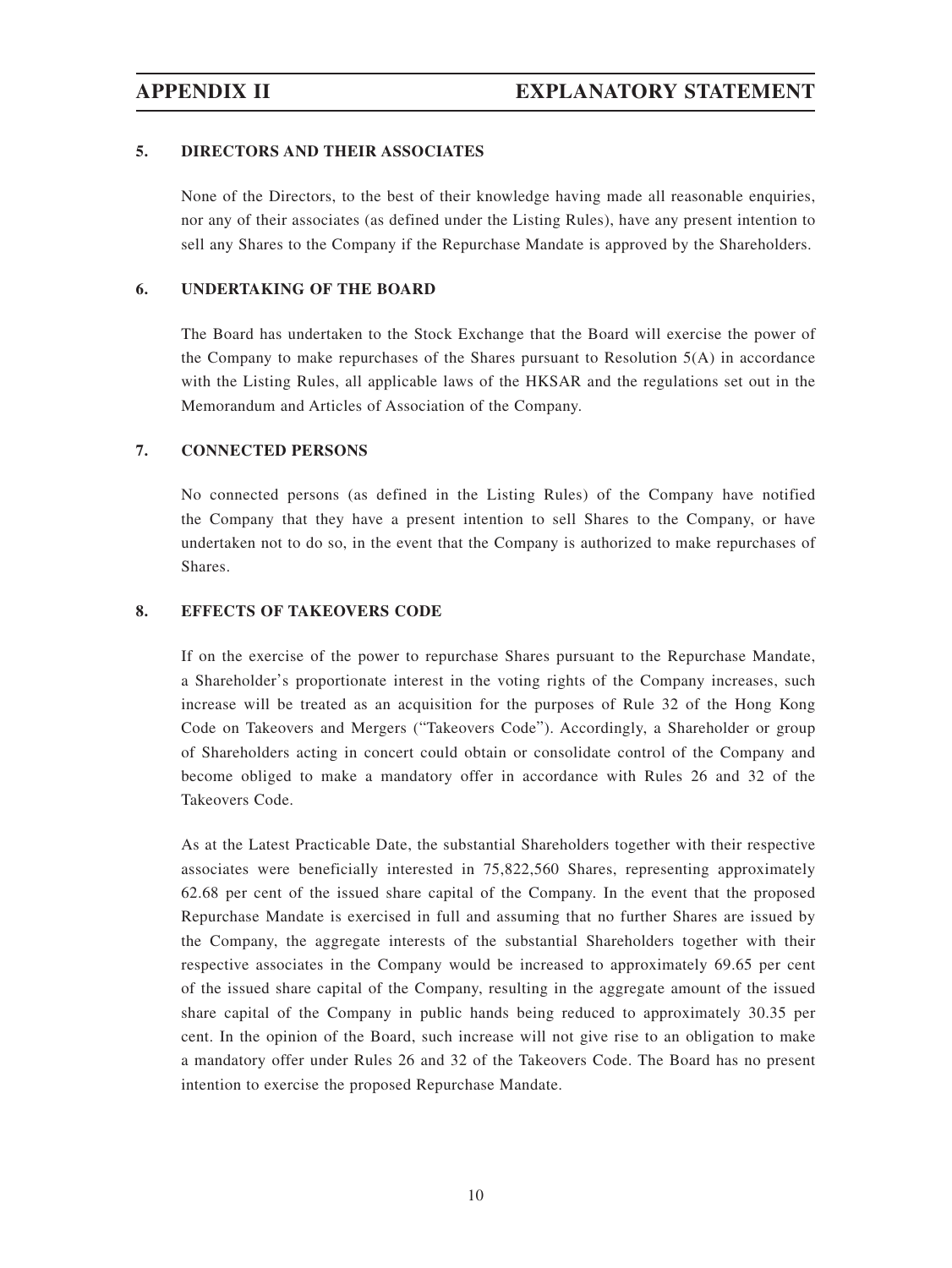### **9. SHARE PURCHASE BY THE COMPANY**

The Company has not purchased any of the Shares (whether on the Stock Exchange or otherwise) in the six months preceding the Latest Practicable Date.

### **10. SHARE PRICES**

The highest and lowest prices at which the Shares traded on the Stock Exchange during each of the previous twelve months from July 2012 to the Latest Practicable Date were as follows:

|                                              | <b>Share</b>   |        |
|----------------------------------------------|----------------|--------|
|                                              | <b>Highest</b> | Lowest |
|                                              | HK\$           | HK\$   |
|                                              |                |        |
| 2012                                         |                |        |
| July                                         | 4.20           | 4.10   |
| August                                       | 5.25           | 4.30   |
| September                                    | 5.35           | 4.90   |
| October                                      | 5.30           | 5.25   |
| November                                     | 5.30           | 5.25   |
| December                                     | 5.30           | 5.30   |
| 2013                                         |                |        |
| January                                      | 5.40           | 5.24   |
| February                                     | 5.45           | 5.35   |
| March                                        | 5.45           | 5.35   |
| April                                        | 5.60           | 5.40   |
| May                                          | 5.70           | 5.65   |
| June *                                       |                |        |
| 1st July up to the Latest Practicable Date * |                |        |

\* There was no trading in the Shares during the month.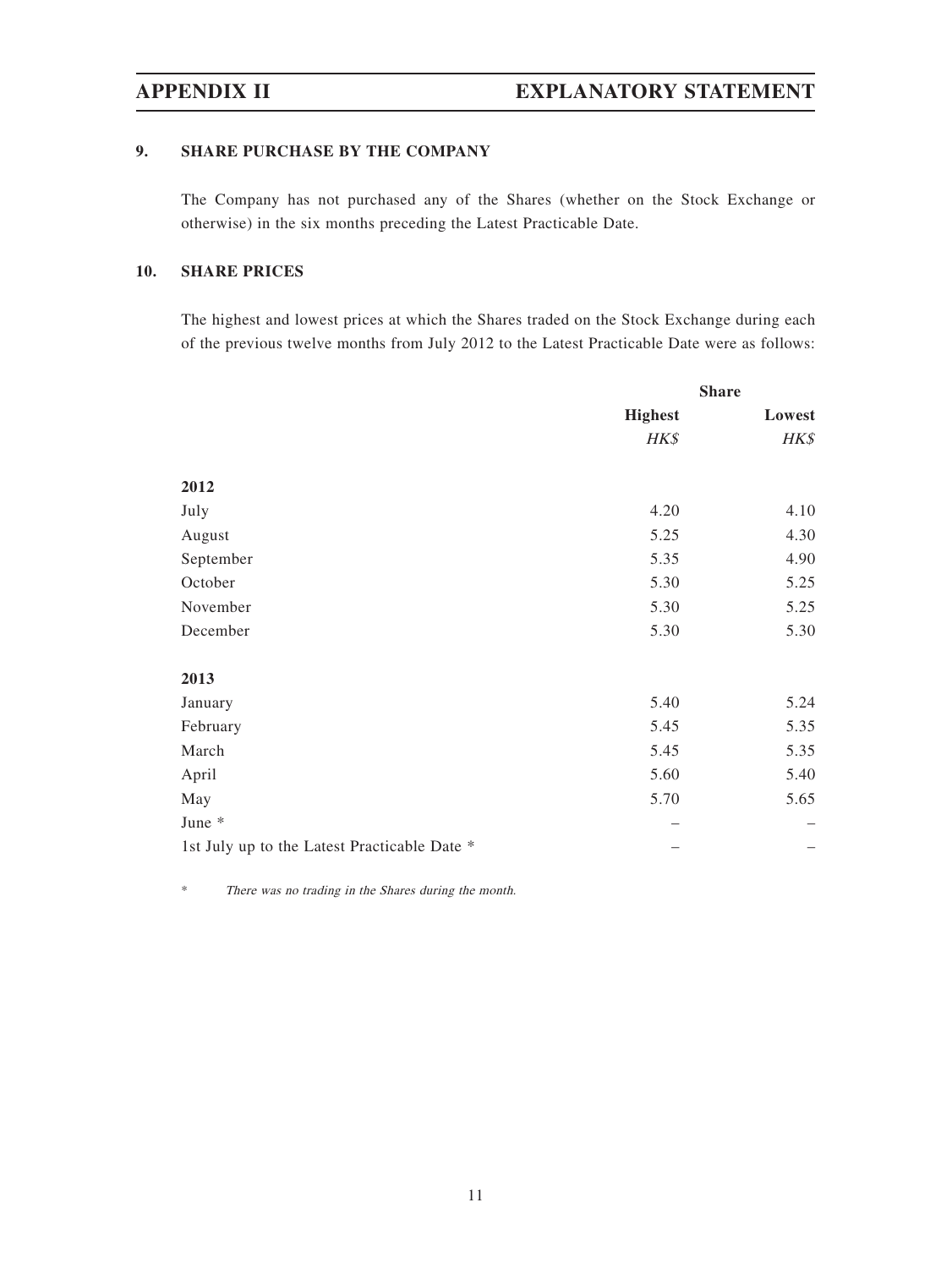

# **WAH HA REALTY COMPANY LIMITED**

(Incorporated in Hong Kong with limited liability) **(Stock Code: 278)**

**NOTICE IS HEREBY GIVEN THAT** the 2013 Annual General Meeting of Wah Ha Realty Company Limited (the "Company") will be held at Room 2500, Dominion Centre, 43-59 Queen's Road East, Wanchai, Hong Kong on Tuesday, 3rd September 2013 at 11:30 a.m. for the following purposes:

- 1. To receive, consider and adopt the audited Financial Statements and the Reports of the Directors and Independent Auditor of the Company for the year ended 31st March 2013.
- 2. To declare final and special dividends for the year ended 31st March 2013.
- 3. (A) To re-elect the following retiring Directors:
	- (a) Mr. Cheung Kee Wee as Executive Director;
	- (b) Mr. John Ho as Non-executive Director; and
	- (c) Mr. Lam Hon Keung, Keith as Independent Non-executive Director.
	- (B) To fix the Directors' remuneration.
- 4. To re-appoint PricewaterhouseCoopers as Auditor of the Company and authorise the Board of Directors to fix their remuneration.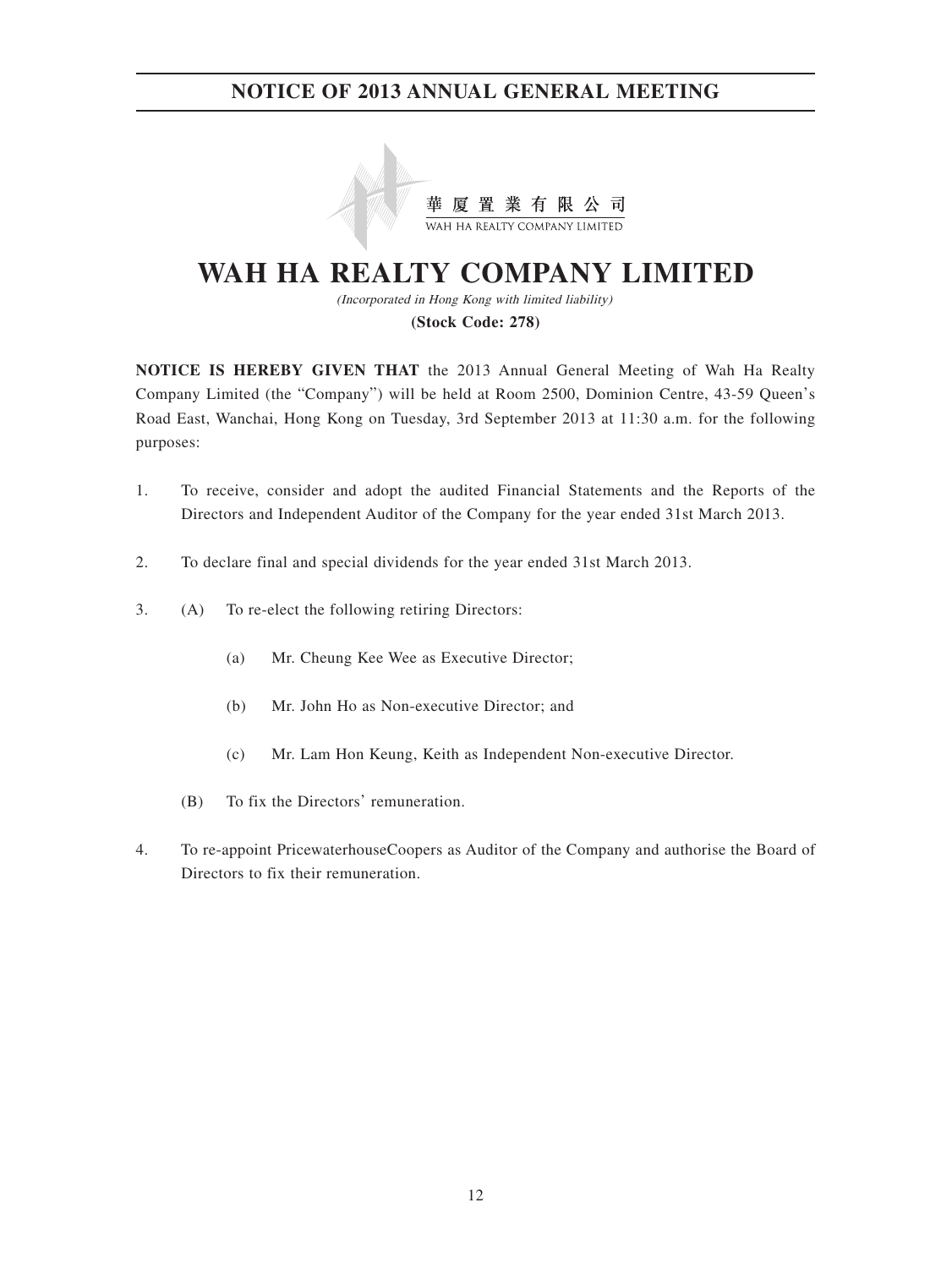- 5. As special business, to consider and, if thought fit, pass, with or without modifications, the following resolutions as Ordinary Resolutions:
	- (A) "**THAT**:
		- (a) subject to paragraph (b) below, the exercise by the Board of Directors during the Relevant Period (as hereinafter defined) of all the powers of the Company to repurchase issued shares of HK\$0.65 each ("Shares") in the capital of the Company subject to and in accordance with all applicable laws and the requirements of the Rules Governing the Listing of Securities on The Stock Exchange of Hong Kong Limited be and is hereby generally and unconditionally approved;
		- (b) the aggregate nominal amount of Shares to be repurchased by the Company pursuant to the approval in paragraph (a) above shall not exceed 10% of the aggregate nominal amount of the share capital of the Company in issue at the date of this resolution and the said approval shall be limited accordingly; and
		- (c) for the purposes of this resolution, "Relevant Period" means the period from the passing of this resolution until whichever is the earlier of:
			- (i) the conclusion of the next Annual General Meeting of the Company;
			- (ii) the expiration of the period within which the next Annual General Meeting of the Company is required by the Company's Articles of Association or by the laws of the Hong Kong Special Administrative Region (the "HKSAR") to be held; and
			- (iii) the date on which the authority set out in this resolution is revoked or varied by an ordinary resolution of the shareholders of the Company in general meeting."
	- (B) "**THAT** the general mandate unconditionally given to the Board of Directors to issue and dispose of additional Shares not exceeding 20% of the existing issued share capital of the Company be and is hereby renewed until whichever is the earlier of:
		- (a) the conclusion of the next Annual General Meeting of the Company;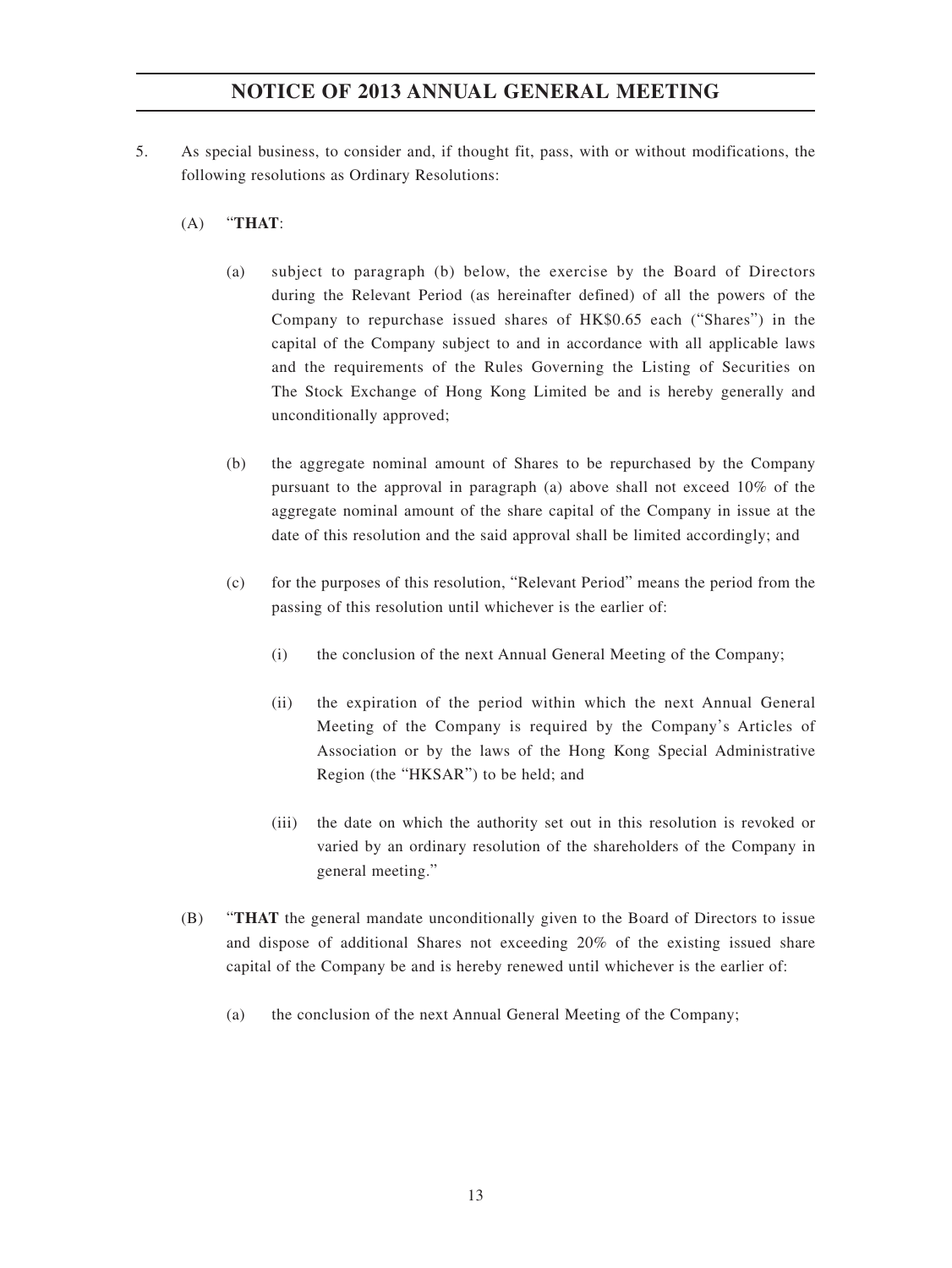- (b) the expiration of the period within which the next Annual General Meeting of the Company is required by the Company's Articles of Association or by the laws of the HKSAR to be held; and
- (c) the date on which the authority set out in this resolution is revoked or varied by an ordinary resolution of the shareholders of the Company in general meeting."
- (C) "**THAT** conditional upon the passing of the Resolutions Nos. 5(A) and 5(B), the general mandate granted to the Board of Directors to issue and dispose of additional Shares pursuant to Resolution No. 5(B) be and is hereby extended by the addition thereto of an amount representing the aggregate nominal amount of the share capital of the Company repurchased by the Company under the authority granted pursuant to Resolution No. 5(A), provided that such amount shall not exceed 10% of the aggregate nominal amount of the issued share capital of the Company at the date of passing this resolution."

By Order of the Board **Raymond W. M. Chu** Company Secretary

Hong Kong, 17th July 2013